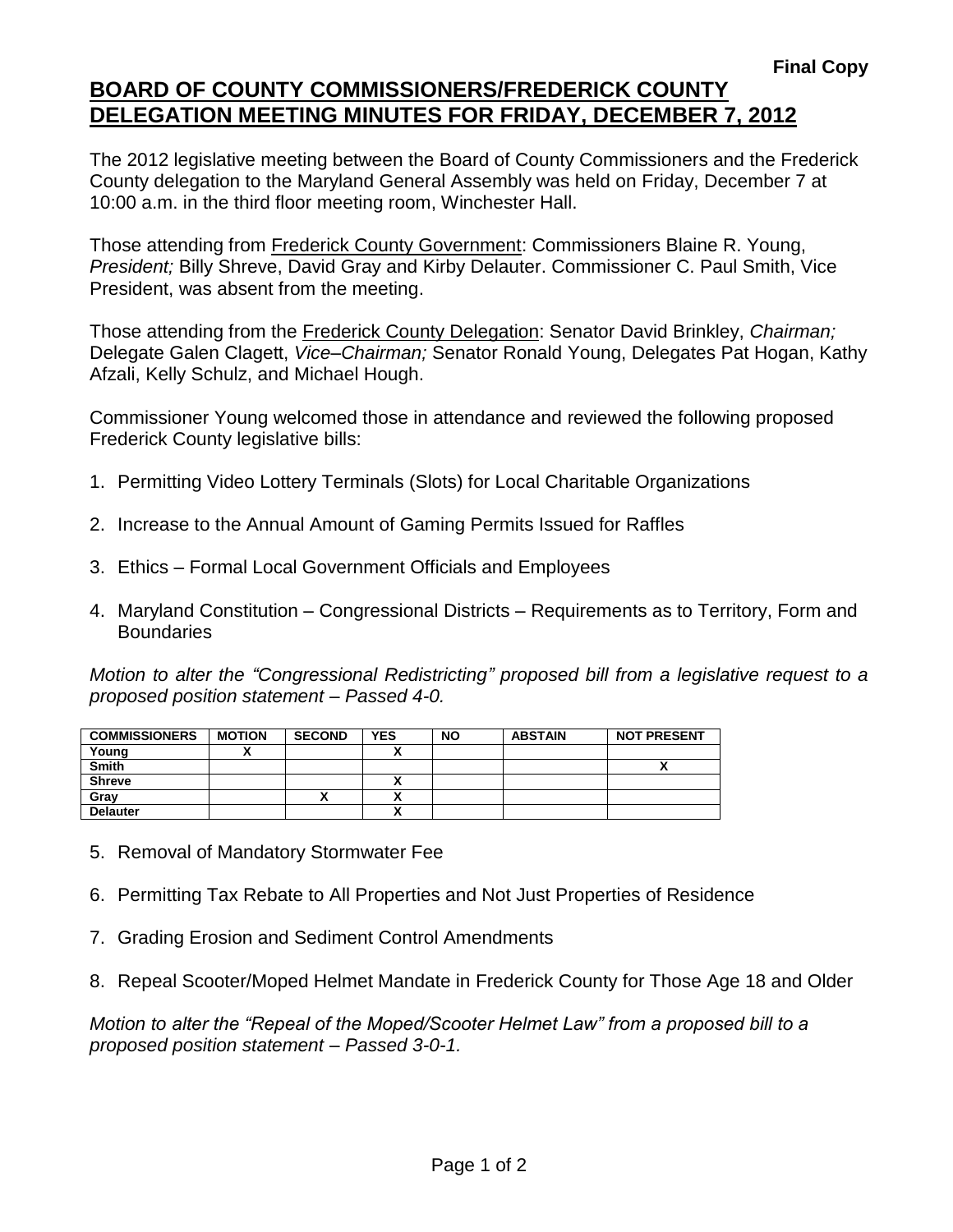## **BOARD OF COUNTY COMMISSIONERS/FREDERICK COUNTY DELEGATION MEETING MINUTES FOR FRIDAY, DECEMBER 7, 2012**

| <b>COMMISSIONERS</b> | <b>MOTION</b> | <b>SECOND</b> | <b>YES</b> | <b>NO</b> | <b>ABSTAIN</b> | <b>NOT PRESENT</b> |
|----------------------|---------------|---------------|------------|-----------|----------------|--------------------|
| Young                |               |               |            |           |                |                    |
| Smith                |               |               |            |           |                |                    |
| <b>Shreve</b>        |               |               |            |           |                |                    |
| Grav                 |               |               |            |           |                |                    |
| <b>Delauter</b>      |               | "             |            |           |                |                    |

- 9. Permitting Deer Hunting with a Rifle in Frederick County
- 10.Repeal of Mandatory Requirement Provisions of the Davis-Bacon Act and the Minority Business Enterprise (MBE) for Frederick County to Build One Elementary School
- 11.Amending State Law to Provide for Public Safety Agencies in Frederick County to Operate All Terrain Vehicles and Utility Terrain Vehicles
- 12.Requiring a Frederick County Voter or State Voter to Show Proof of Identity in Order to Vote in the 2014 Elections

*Motion to alter the "Voter ID" proposed bill to a proposed position statement – Failed 1-2-1.*

| <b>COMMISSIONERS</b> | <b>MOTION</b> | <b>SECOND</b> | <b>YES</b> | <b>NO</b> | <b>ABSTAIN</b> | <b>NOT PRESENT</b>         |
|----------------------|---------------|---------------|------------|-----------|----------------|----------------------------|
| Young                |               |               |            |           |                |                            |
| <b>Smith</b>         |               |               |            |           |                | $\boldsymbol{\mathcal{L}}$ |
| <b>Shreve</b>        |               |               |            |           |                |                            |
| Gray                 |               |               |            |           |                |                            |
| <b>Delauter</b>      |               | Λ             |            |           |                |                            |

13.Exempting Frederick County Public Schools From the FRO Requirements

- 14.Authorizing Non-Corporate Owned Stores to Sell Beer and Wine in Frederick County
- 15.Authority for BOCC to Ban Synthetic Drugs in Frederick County

Commissioner Young also reviewed the following proposed position statements:

- 1. State School Construction Funding for Frederick County Should Exceed the State Government Economic Assistance for Foreign (Out of State) Business Entities
- 2. Frederick County Public Schools Authority to Count and Report Undocumented Students
- 3. Maryland to be a "Shall Issue" State for a Right to Carry a Firearm
- 4. Reinstatement of Highway User Revenues to Local Governments
- 5. Maryland Partial Birth Abortion Ban Act
- 6. Constitutional Amendment to Prohibit "Economic Development" Takings
- 7. Cooperative Enforcement of Federal Immigration Laws in Maryland